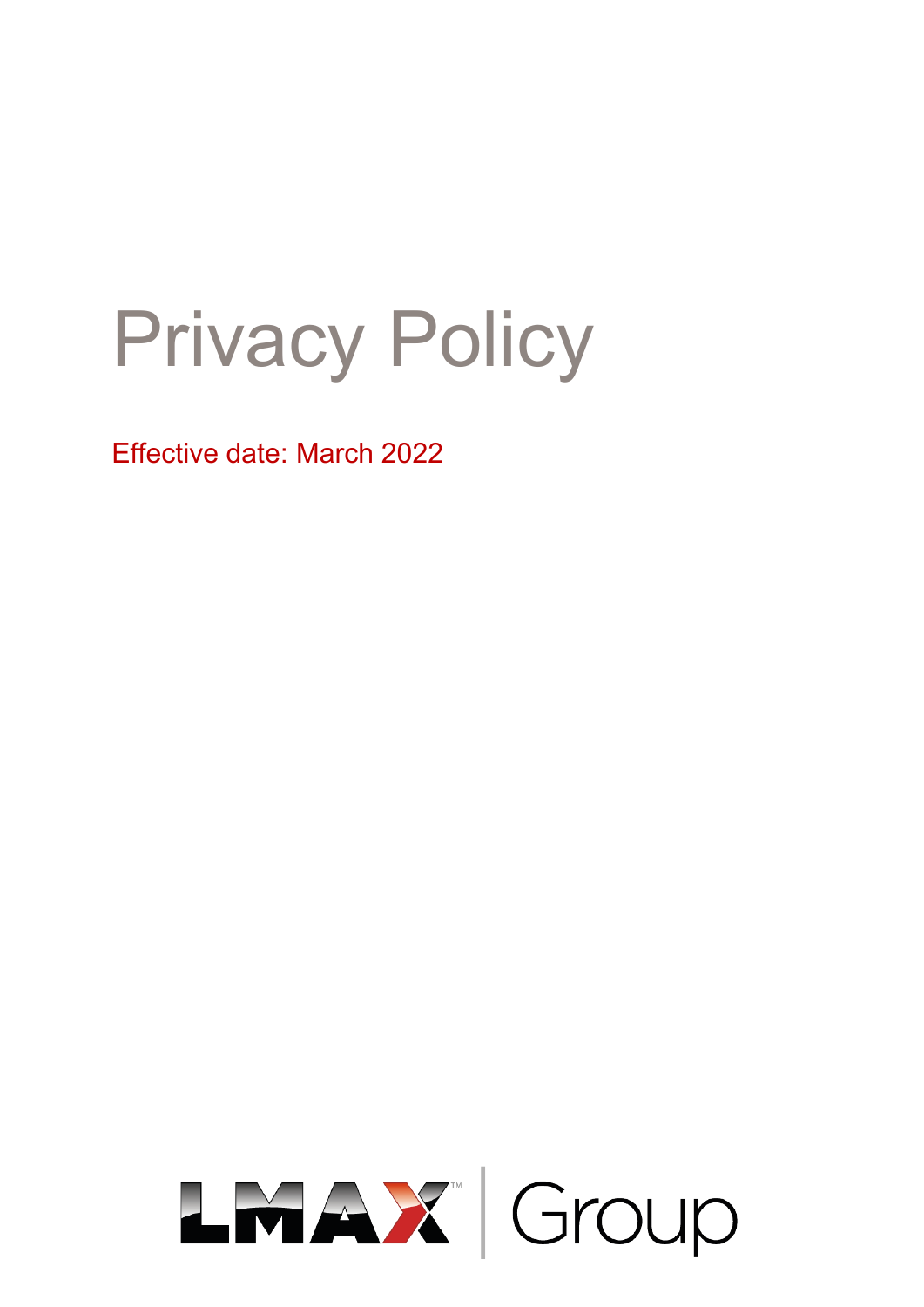

## **PRIVACY POLICY**

## **1. INTRODUCTION**

This Privacy Policy applies to all entities within the LMAX Group ("**we**", "**us**", "**our**", "**ours**", "**ourselves**" or "**LMAX Group**" as appropriate), and sets out the basis on which we collect, process and use your personal data when one or more of our entities deal with you, including when you access our Website [\(www.lmax.com\) a](http://www.lmax.com/)nd use our Trading Platform.

We are committed to protecting your privacy and personal information. Please read this Privacy Policy carefully to ensure you understand our views and practices regarding your personal data and how we will treat it. If you have any questions you can contact us using the details below. Please [also](https://www.lmax.com/documents/LMAXGroup-Cookie-Policy.pdf)  [refer to our Cookie Policy \[https://www.lmax.com/documents/LMAXGroup-Cookie-Policy.pdf\]](https://www.lmax.com/documents/LMAXGroup-Cookie-Policy.pdf) which sets out the use of cookies and other web tracking [technology](https://www.lmax.com/documents/LMAXGroup-Cookie-Policy.pdf) via our website.

## **2. INFORMATION WE MAY COLLECT**

We may collect the following personal information which we have grouped together as follows:

- **Information that you provide by filling in forms on our Website to register you as a customer, create an account or to otherwise provide you with our products and services** such as your name, email address, home address, date of birth, copies of your identitydocuments (including photo ID), email address, telephone number and mobile number, financialstatus, statements and background, and proof of address documentation*.* We may automaticallycapture, store or otherwise process this information about you even if you abandon the application process. We may also collect personal information if you report a problem with the Website. Personal data may include sensitive data, for example information about an individual consisting of racial or ethnicorigin.
- **Account information** such as your username, password, account number, account balance, trading activity and history, interests and preferences, and commission charged.
- **Financial information** such as your bank account and payment card details.
- **Use of our services information** such as information about your use of our Website, products and services. This includes your preferences, feedback and survey responses as well as trading activity, history and commission charged
- **Telephone recordings** if you contact us by telephone we may monitor and/or record your conversations with us and retain the recordings for such periods as may be necessary or requiredby law.
- **Technical information** such as your internet protocol (**IP**) address, login information, browser type and version, time zone setting, operating system and platform, server logs and other similar data.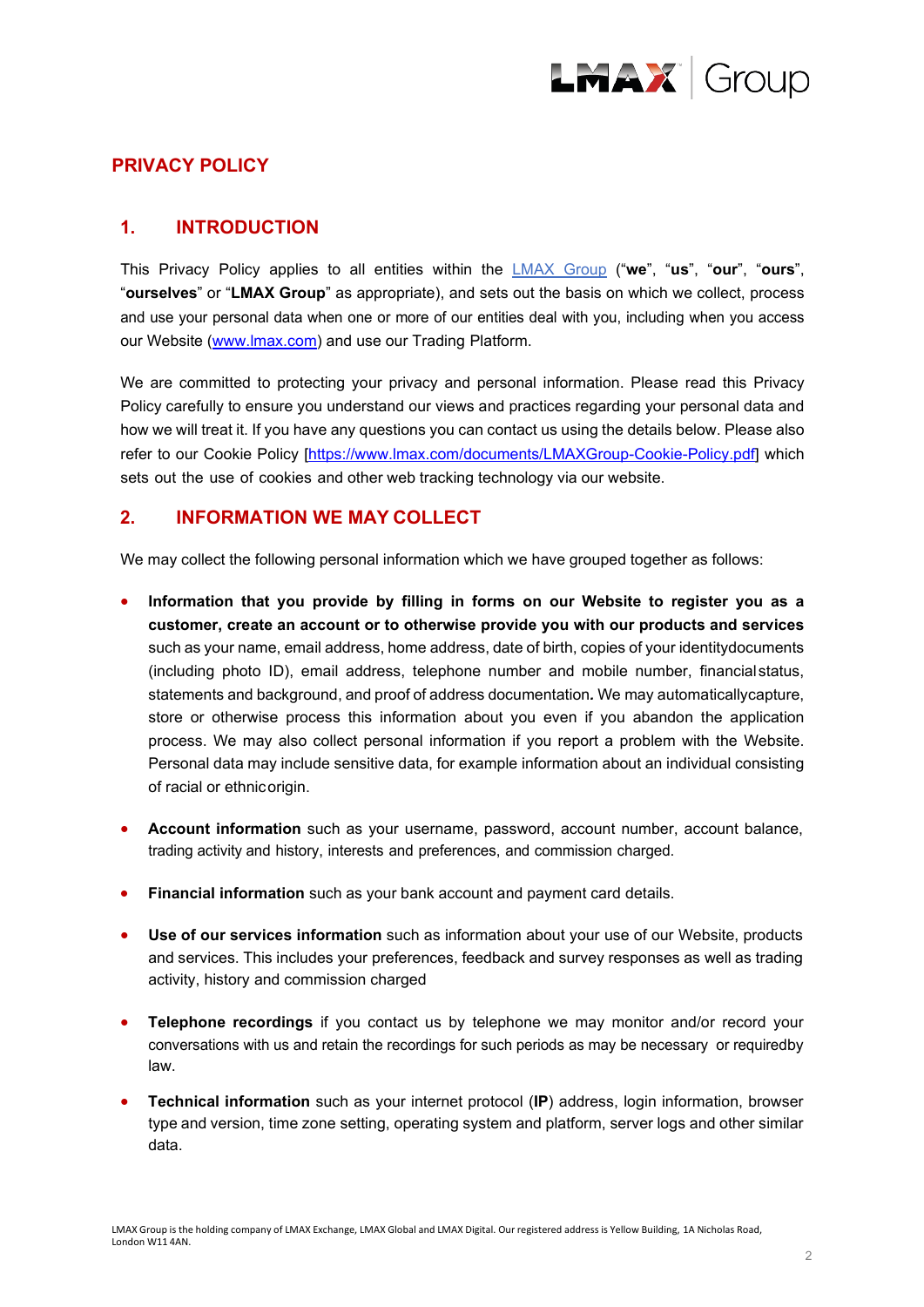

• **Marketing and communications information** such as your preferences in receiving marketing from us and our third parties, and records of correspondence you have entered into with us via email, live chat, post or telephone.

We may also collect aggregated or de-identified data when you use our Website or Trading Platform. For example, we may use Uniform Resource Locators (URL) clickstream analysis information to collect, analyse and report data about which site you have visited our Website from and which site you go to after our Website, which pages you visit and in what order, length of visits to certain pages, page response times, page interaction information, products you have viewed or searched for, download errors and methods used to browse away from the page.

## **3. HOW WE USE YOUR PERSONAL INFORMATION**

We collect, use, disclose, transfer and store personal data when needed to provide you with our services and for our operational, legal, regulatory and business purposes in relation to those services and as described in this policy. We may use your personal information for the following purposes:

- **To create an account for you and register you as a customer** and to set up and administer an account for you, including to provide you with any technical or customer support [or to provide you with training].
- **To verify your identity and conduct checks on our customers** including initial and ongoing anti-money laundering, sanctions, fraud, credit risk and customer due diligence checks which we are required to complete (which may be done by our third party service providers). We may use and retain this information even after you have closed your account.
- **To provide you with information, products or services** you request and to respond to your questions.
- **To make suggestions about new products and services** that may be of interest to you
- **To administer our Website and Trading Platform** including troubleshooting, data analysis, testing, system maintenance and support, reporting and hosting of data.
- **To personalize your experience** as a customer on our Website and Trading Platform.
- **To protect the security of our Website and Trading Platform** including through preventing and detecting security breaches, fraud or other criminal or malicious activities.
- **To notify you about changes to our products or services** including any changes to our Terms of Business, Cookies Policy, or Privacy Policy.
- **To analyse and make improvements to our products or services** through data analytics, research and auditing.
- **To enable you to participate in surveys, competitions, draws** that may be of interest to you where youhave been consented to be contacted for such purposes.
- **To comply with any other applicable law or regulation** including any court order or any legal or regulatory requirements.

We aim to provide you with choices in relation to certain personal data uses, such as marketing and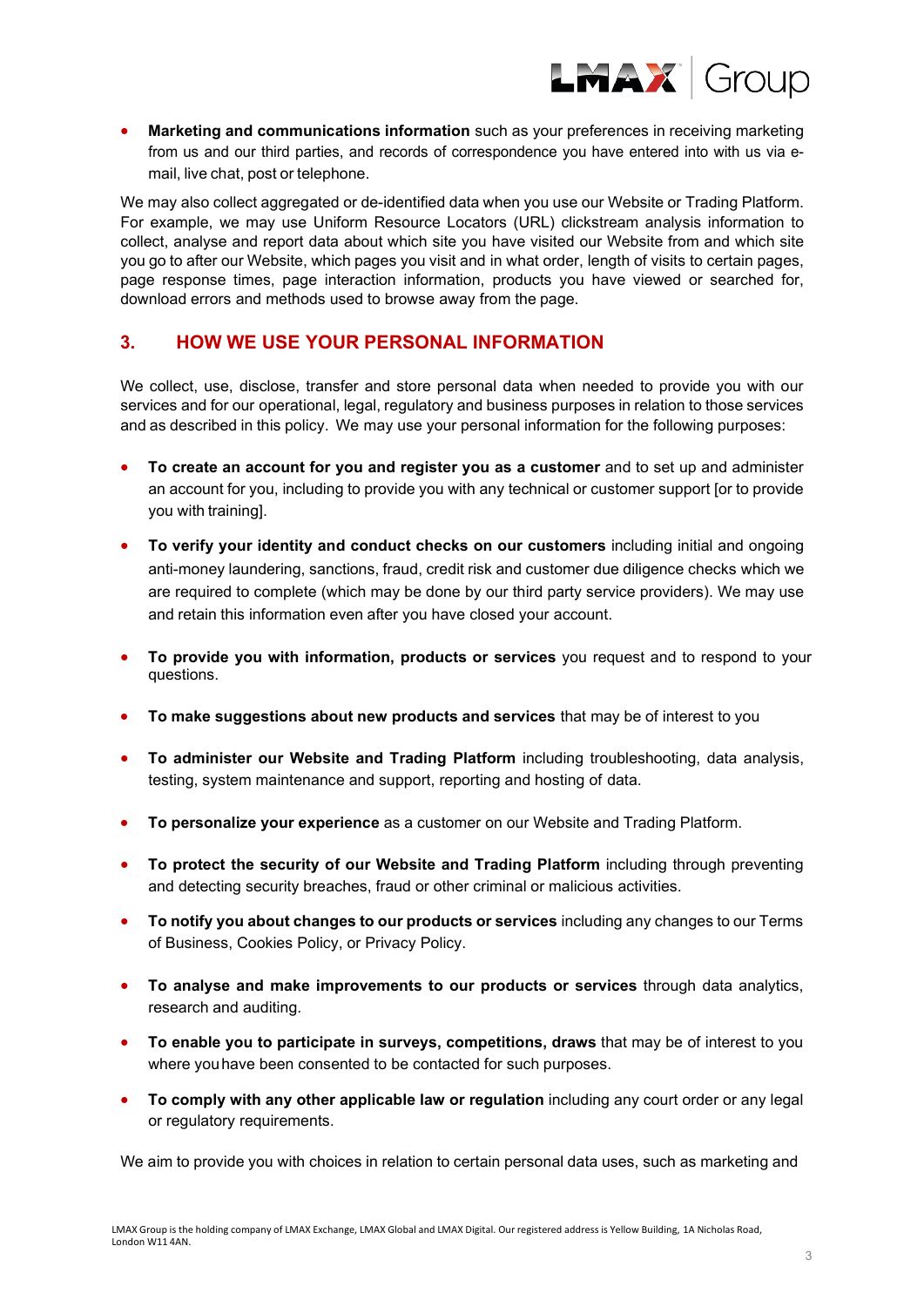

advertising communications. If you receive any communications from us and you want these to stop you can unsubscribe to our marketing communications. If you unsubscribe to marketing communications, you will still continue to receive operational communications from us that we deem necessary for the operation of your account.

We do not disclose information about identifiable individuals to our third-party advertisers or partners who provide content to our Website, but we may provide them with aggregate information about our users and we may also use such aggregate information to help advertisers to reach the kind of audience they want to by placing their advertisements on our Website.

## **4. WHY WE PROCESS YOUR INFORMATION**

We may be required to retain, process and use your personal information on one or more legal grounds: (i) the processing is necessary for the performance of the agreement between you and us; (ii) to comply with our legal or regulatory obligations or; (iii) the processing is necessary for our legitimate interests or the legitimate interests of a third party that receives your personal data, provided that such interests are not overridden by your interests or fundamental rights and freedom.

In addition, the processing may be based on your consent where you have expressly given that to us.

## **5. WHEN WE SHARE OR DISCLOSE YOUR INFORMATION**

We may share or disclose your personal information with the following parties. When we share personal data, we do so in accordance with applicable data privacy laws and our internal security standards.

- **The LMAX Group:** We may make personal information available to any member of our group, which means any subsidiary company or holding company, and/or any subsidiary company of such holding company (the **Group**). This may be necessary to provide you with or administer our products, services, customer and technical support. All of our employees and contractors are required to follow our privacy and security policies when handling personal data.
- **Third party service providers:** We may share your personal information with our third party service providers so that they can support our products and services, such as system and platform maintenance services, conducting customer due diligence or credit checks, collecting customer feedback, marketing and advertising services, and data analytics and search engine services. Our third-party service providers are permitted to use your personal information only for the purpose of providing services to us and may not otherwise share or use your personal information.
- **Fraud prevention and credit reference agencies**: We may share your personal information with our third-party service providers to conduct anti-money laundering, fraud, sanctions, credit risk and customer due diligence checks, credit reference checks and fraud prevention checks.
- **Introducers and advisers:** We may disclose your personal information to an introducer if they directed you to us.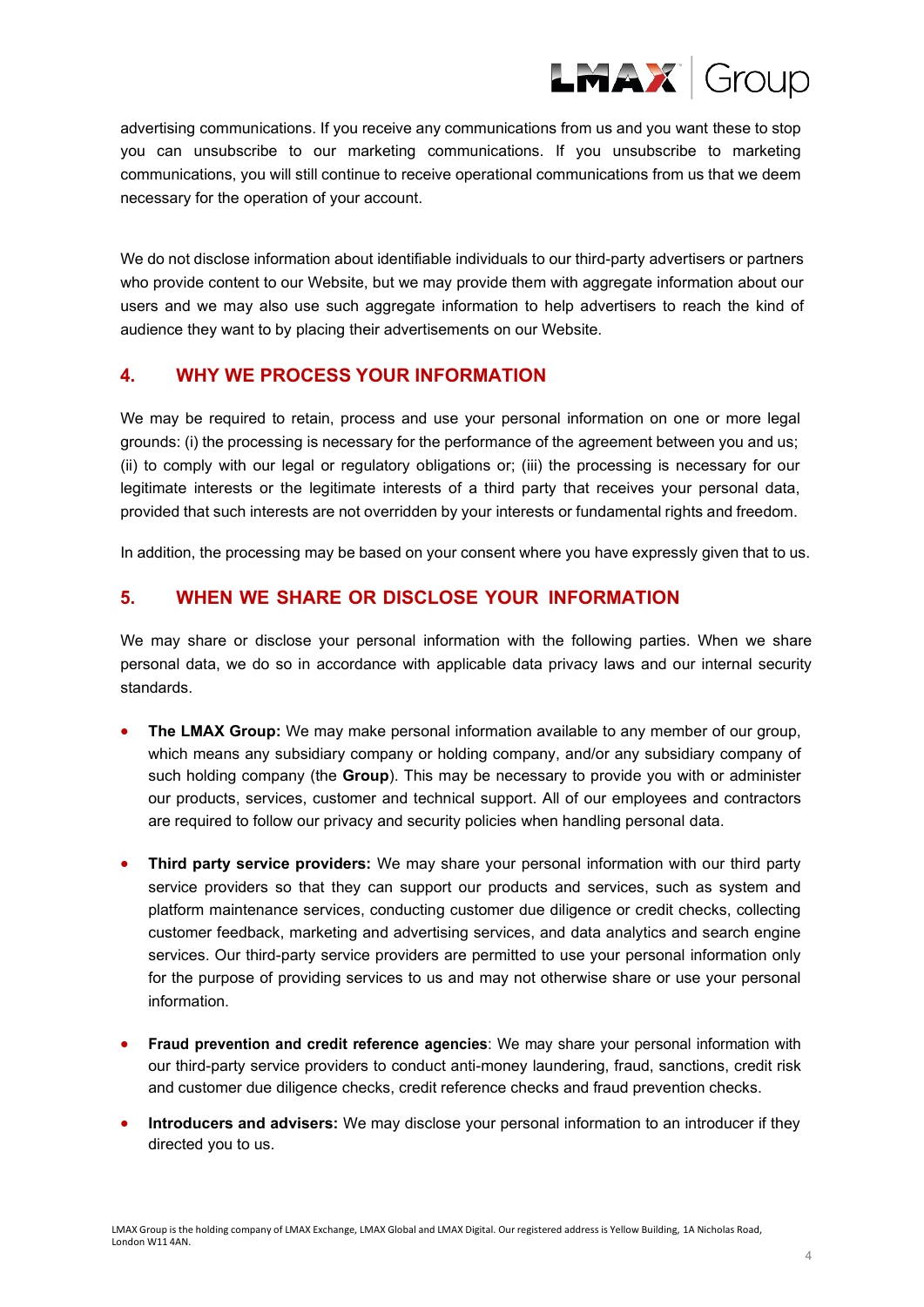

- **Courts, regulators and law enforcement agencies:** We will share your personal information when we believe it is required to comply with applicable legal or regulatory obligations and to respond to requests from government authorities, including law enforcement or financial regulators. This may include authorities outside your country of residence.
- **Other third parties:** We may share personal information in the event of a merger, sale, restructure, acquisition, joint venture, assignment, transfer or other disposition of all or any portion of our business, assets or stock (including in connection with any bankruptcy or similar proceedings). We may also make personal information available to protect our rights, users, systems and services.

## **6. WHERE WE TRANSFER AND STORE YOUR PERSONAL INFORMATION**

#### **European Customers based in the EEA**

The personal information that we collect from you may be sent, stored at, and used in a country outside the European Economic Area (EEA consisting of EU, Norway, Iceland & Liechtenstein) which may not offer the same level of protection as the EEA. It may also be processed by staff operating outside the EEA who work for us, one of our suppliers, introducers, business partners, agents or subcontractors. By submitting your personal data, you agree to this transfer, storing and processing.

#### **Customers from the rest of the World**

The data that we collect from you may be stored in a jurisdiction that is different to the country in which the specific LMAX entity you are dealing with is registered and established. It may also be transferred outside of the country in which the specific LMAX entity you are dealing with is registered and established, and processed by staff operating in another country but who are nevertheless employed by us, one of our suppliers, Introducers, business partners, agents or sub-contractors. By submitting your personal data, you agree to this transfer, storing and processing.

In both cases above, we will take all steps reasonably necessary to ensure that your personal information is treated securely and in accordance with our legal obligations and standards. Where this is not possible and we are required to disclose your personal information, for example because we are required by law to disclose your personal information, we will do this in accordance with applicable legal and regulatory obligations. You may contact us anytime using the contact details below if you would like further information on such safeguards.

## **7. INFORMATION SECURITY**

We will implement and maintain the appropriate technical and organizational measures to keep your personal information secure and to protect it from damage, loss, alteration, unauthorized access or disclosure, unlawful or accidental destruction. For example, we will use the following types of measures, where appropriate: (i) encryption of personal information, (ii) back-up servers and facilities, (iii) testing, and (iv) ongoing monitoring of the effectiveness of security measures.

We have put in place procedures to deal with any suspected personal data breach and will notify you and any applicable regulator of a breach where we are legally required to do so.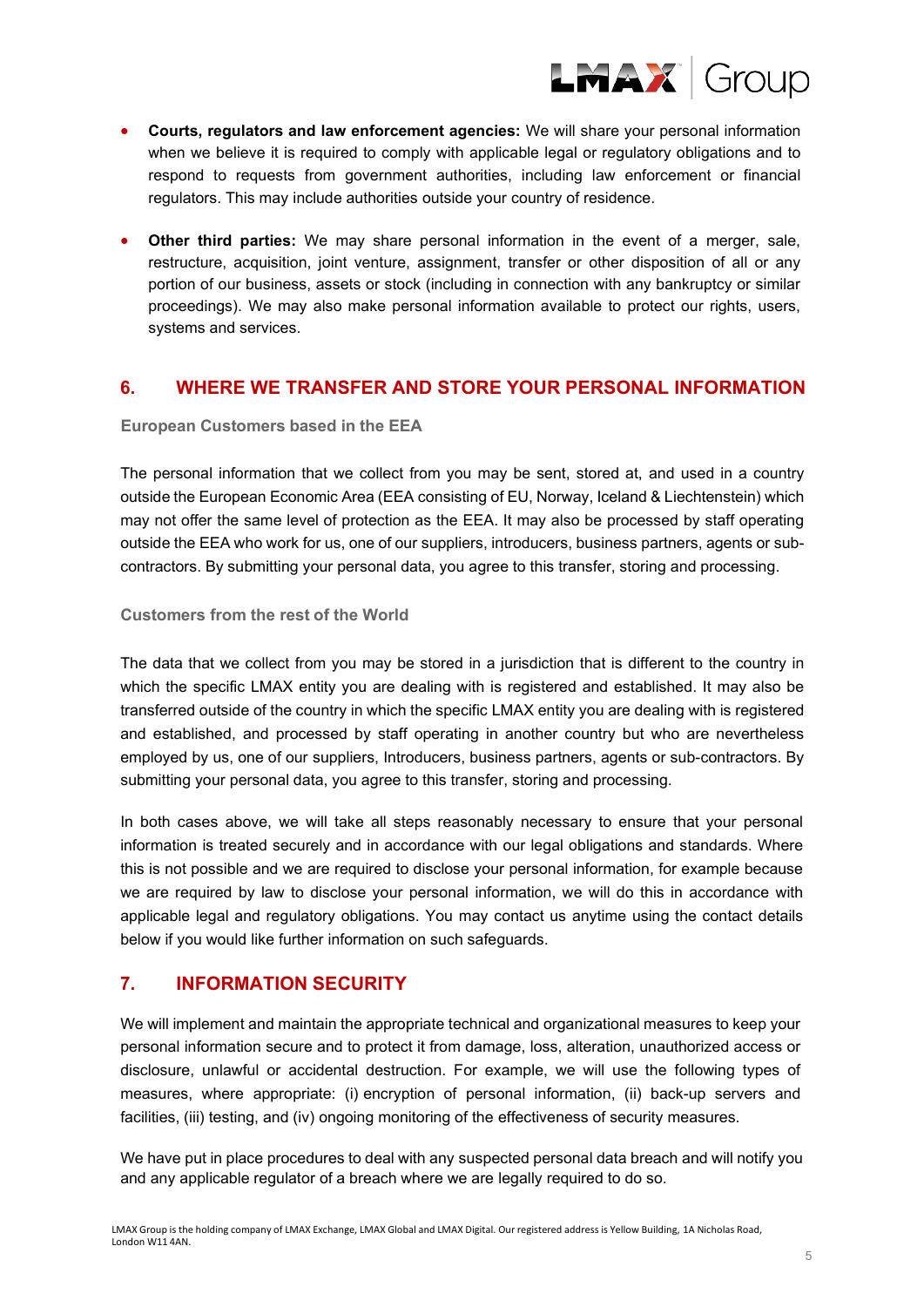

## **8. INFORMATION RETENTION**

We will only retain your personal information for as long as required to fulfil the purposes for which we collected it, including any legal, regulatory, business or reporting requirements. When deciding the length of the retention period we take into consideration applicable law, regulation, our agreement with you, and the expectations and requirements of our customers.

## **9. YOUR RIGHT OF ACCESS TO YOUR PERSONAL INFORMATION**

Subject to certain legal conditions, you have certain rights in relation to your personal information. Generally speaking, all customers of the LMAX Group have the right to ask us not to process your personal data for marketing purposes. We will usually inform you before collecting your data if we intend to use your data for such purposes or if we intend to disclose your information to any third party for such purposes. You can exercise your right to prevent such processing by checking certain boxes on the forms we use to collect your data. You can also exercise the right at any time by contacting us using the contact details in section 11 of this Policy.

#### **European Customers**

Additionally, if you are a European Customer as described in this Policy, you are legally entitled to certain additional rights including:

- **Access to personal information:** You have the right to ask us for copies of the personal information we hold on you and information regarding our processing activities. Before providing you with access, we may ask you to provide evidence of your identity and we may be unable to disclose some of the information for legal or regulatory reasons. You can request us to provide the information to you by using the Subject Access Request Form [\(https://www.lmax.com/documents/](https://www.lmax.com/documents/%20LMAXGroup-Subject-Access-Request-Form.pdf) [LMAXGroup-Subject-Access-Request-Form.pdf\)](https://www.lmax.com/documents/%20LMAXGroup-Subject-Access-Request-Form.pdf).
- **Right to rectification:** You have the right to ask us to correct or amend your personal information if it is inaccurate, requires updating, or is incomplete.
- **Right to erasure:** You also have the right to request us to delete your personal information unless we are required to hold it for legal or regulatory reasons or our own internal compliance requirements.
- **Right to object to or restrict processing of your personal information:** You have the right to request us to stop all processing altogether or for a certain purpose.

In circumstances where you ask us to erase or stop processing your personal data, this may result in us being unable to continue to provide you with our services and/or closing your account with us.

If you wish to exercise any of these rights, please contact us using the details found in section 11.

**We will respond to any requests referenced above within twenty-eight (28) days of receipt**. If we require more information from you, or if your request is unusually complicated, we may require more time and will inform you accordingly.

We will not usually charge you a fee for a request. However, we may charge a reasonable fee if your request is clearly unfounded, repetitive or excessive.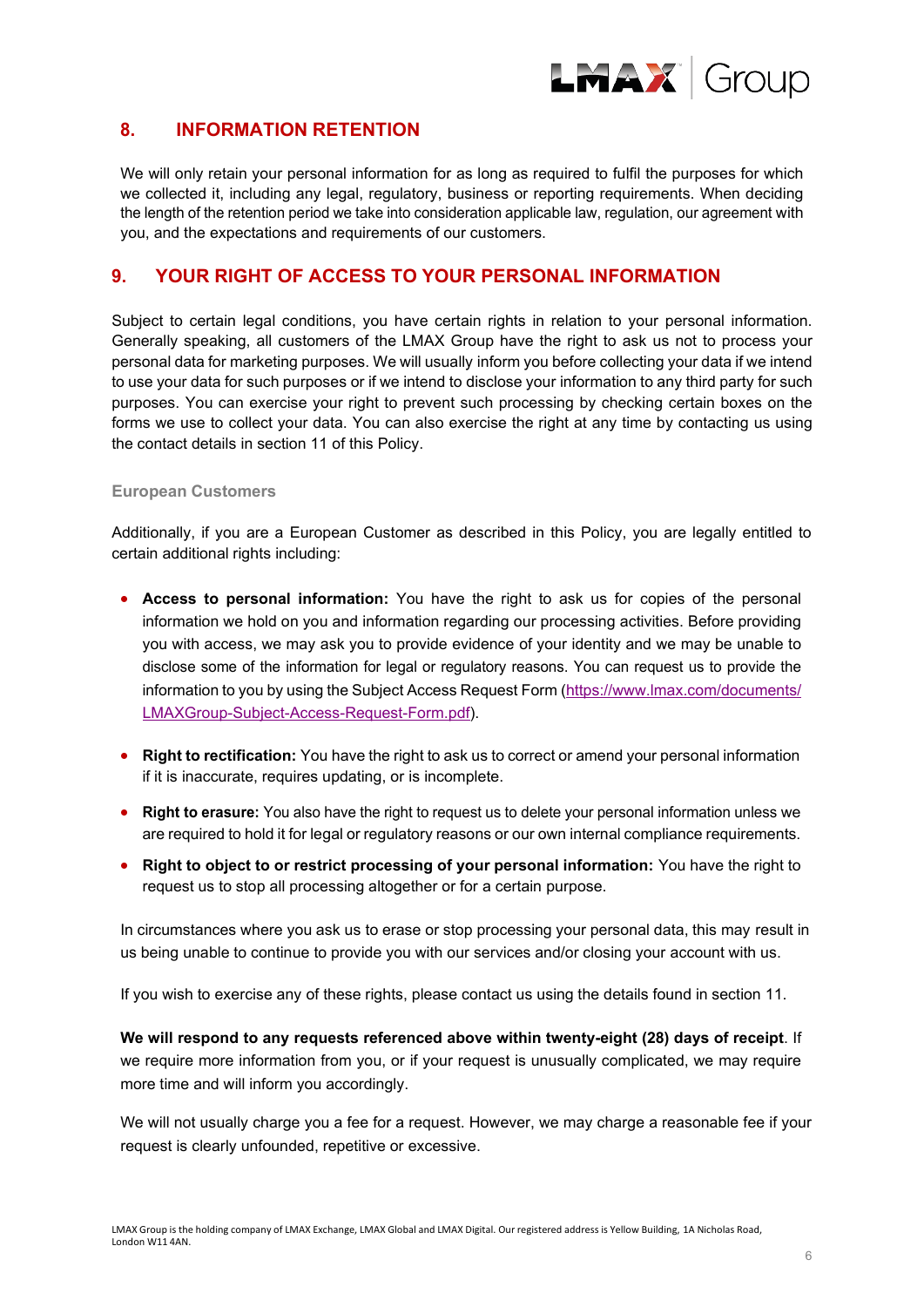

You may also make a complaint if you have a concern about our handling of your personal information. We will consider any complaints which we receive and provide you with a response in a timely manner. If you are not satisfied with our response, you may take your complaint to the relevant privacy regulator. We will provide you with details of your relevant regulator upon request.

# **10. CHANGES TO OUR PRIVACY POLICY**

Any changes we may make to our Privacy Policy in the future will be posted on our Website. This policy was last updated on 1 November 2019. Please check our Website frequently to see any updates or changes to our Privacy Policy. If we make changes which are significant we will provide a prominent notice or notify you through other means

# **11. CONTACT US**

Questions, comments and requests regarding this Privacy Policy are welcomed and should be addressed to:

| <b>Company name</b>                  | <b>Address</b>                                                                                                 | <b>Contact</b>                                 |
|--------------------------------------|----------------------------------------------------------------------------------------------------------------|------------------------------------------------|
| <b>LMAX Broker Europe Limited</b>    | 16 Spyrou Kyprianou2nd<br>Floor<br>3070 LimassolCyprus                                                         | $T: +35725050550$<br>E: info@lmax.com          |
| <b>LMAX Broker Limited</b>           | <b>Yellow Building 1A</b><br>Nicholas RoadLondon<br><b>W11 4AN</b><br>United Kingdom                           | $T: +442031922555$<br>E: info@lmax.com         |
| <b>LMAX Broker Mauritius Limited</b> | C/p GFin Corporate Services Ltd,<br>Level 6, GFin Tower, 42 Hotel Street,<br>Cybercity, Ebene 72201, Mauritius | $T: +2304043900$<br>E: info@LMAXMauritius.com  |
| <b>LMAX Digital Broker Limited</b>   | <b>Yellow Building 1A</b><br>Nicholas RoadLondon<br><b>W11 4AN</b><br><b>United Kingdom</b>                    | T: +44 33 3700 4096<br>E: info@LMAXdigital.com |
| <b>LMAX Limited</b>                  | <b>Yellow Building 1A</b><br>Nicholas RoadLondon<br><b>W11 4AN</b><br>United Kingdom                           | $T: +442031922555$<br>E: info@lmax.com         |
| <b>LMAX New Zealand Limited</b>      | <b>LMAX c/o GeneratorLevel</b><br>$10 - 12$<br>11 Britomart Place Britomart<br>Auckland 1143<br>New Zealand    | $T: +6448894510$<br>E: info@lmax.com           |

LMAX Group is the holding company of LMAX Exchange, LMAX Global and LMAX Digital. Our registered address is Yellow Building, 1A Nicholas Road, London W11 4AN.